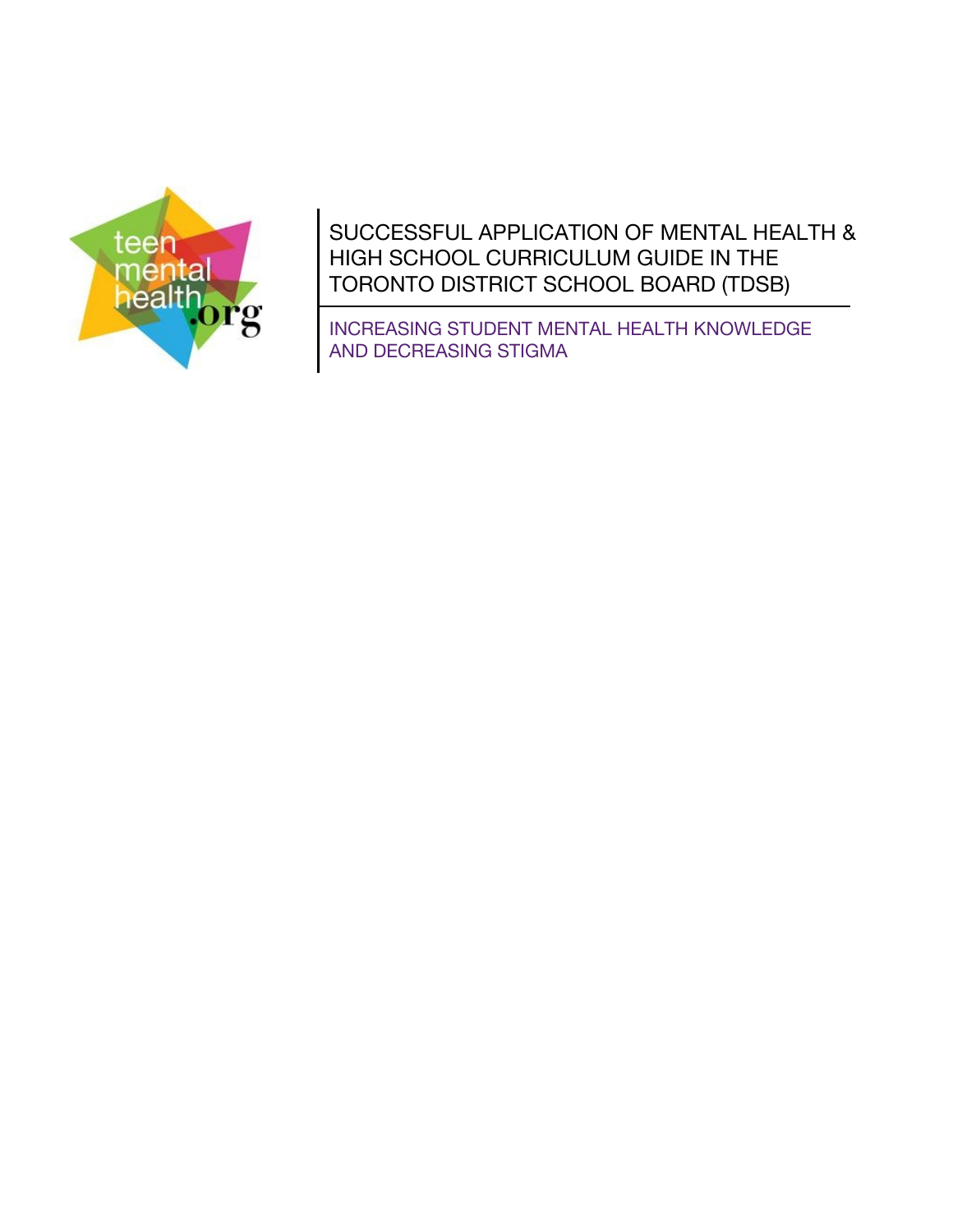# SUCCESSFUL APPLICATION OF THE MENTAL HEALTH & HIGH SCHOOL CURRICULUM GUIDE IN THE TORONTO DISTRICT SCHOOL BOARD (TDSB)

INCREASING STUDENT MENTAL HEALTH KNOWLEDGE AND DECREASING STIGMA

Stan Kutcher MD, FRCPC; Yifeng Wei Med; Alan McLuckie, PhD, RSW; Heather Hines, MSc

# | Background

### What is Mental Health Literacy?

Mental health literacy has been defined as capacities and skills to obtain and maintain good mental health; understand and recognize mental disorders and related treatments; decrease stigma around mental illness, and enhance help-seeking behaviors from appropriate services (Kutcher & Wei, 2014). It is the foundation for mental health promotion, prevention and intervention in the school setting. Students who are mental health literate are more likely to be aware of their mental health states and more willing to seek help, which may improve their academic achievements in the long run.

### The Mental Health a& High School Curriculum Guide (the Guide)

The Guide is a mental health literacy program designed for Grade nine/ten students. It was developed in 2008 by Dr. Stan Kutcher, Sun Life Financial Chair in Adolescent Mental Health in collaboration with the Canadian Mental Health Association, and it was field tested across Canada and revised based on educators' feedback in 2010. The Guide is made up of a teacher's self-study component and six classroom delivery modules, available in monograph and web-based formats (see http://teenmentalhealth.org/for-educators/mental-health-high-school-curriculum/). The six modules are designed to be taught in sequence so that students achieve mental health literacy through: evidence-based strategies to fight stigma; an understanding of the basic functions of the brain; details about different types of mental illnesses typically onsetting during the adolescent years and their best evidence based treatments; a real-life introduction to young people's experiences of mental illness; building competencies on how to access mental health care, to enhance mental health self-care, and to improve the quality of care received; and evidence based strategies that can be used to help obtain and maintain good mental health.

Designed to be embedded in existing appropriate grade nine/ten curriculum of high school classes (for example: Healthy Living), the objective of the six-module Guide is to enhance knowledge pertaining to mental health and mental disorders, reduce stigma related to mental disorders, help students obtain and maintain positive mental health, and improve students' help-seeking efficacy.

### Training on the Guide and Previous Evaluation Results

A one-day training session on how to apply the Guide is provided to teachers who will implement the Guide within their classrooms. The training is featured by power point presentations, animated video clips, online resources sharing, group discussions and step-by-step instructions and discussions on how to teach each module. Following this exposure, individual teachers apply the on-line lesson plans,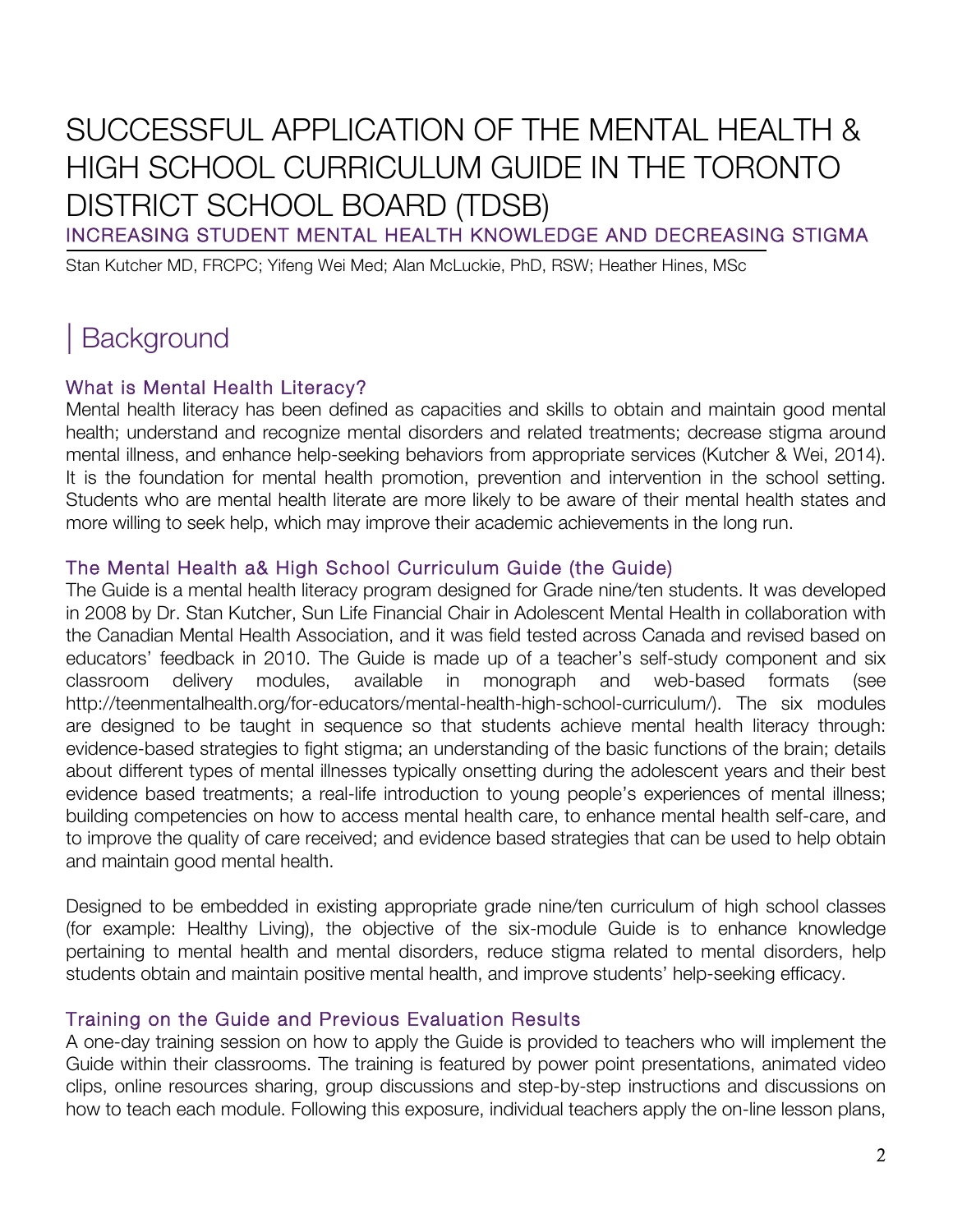activities and other included materials using their own teaching styles in their own classrooms. The training is hosted by a teaching group of two mental health professionals who are also the developers of the Guide.

Previous evaluations have demonstrated that this approach not only familiarizes teachers with the Guide, but has highly significant and substantive impact on improving teachers own mental health knowledge and decreasing stigma (Kutcher, Wei, McLuckie, & Bullock, 2013). Advance research, such as a randomized controlled trial and a cross sectional study on the impact of the Guide on students, also demonstrates highly promising results in increasing students' knowledge, decrease stigma and improving help-seeking efficacy (Milin, Kutcher, Lewis, Walker, & Ferrill, 2013; McLuckie, Kutcher, Wei, & Weaver, 2014).

### Purpose of this Report

This report presents the outcome of classroom teacher's application of the Guide delivered to students in usual classrooms within the Toronto District School Board (TDSB) in 2013. Teachers from three schools within TDSB who had received a one-day training on the use of the Guide in a session conducted under the auspices of the Ontario Shores Mental Health Center in late 2012 and who agreed to participate in this evaluation were recruited.

Teachers applied the Guide at various times between January 2013 and December 2013. Ethical approval for the evaluation was received through the TDSB.

# | Participants

Teachers at three different schools, over a period of one to two weeks, applied their own Guide directed mental health teaching within their usual classroom activities, within classes designated as appropriate for mental health literacy application and consistent with their interpretation of existing provincial curriculum guidelines.

Pre and posttest anonymous evaluations of student's knowledge and attitudes were determined using previously validated assessment tools. These were distributed in class before and immediately after the Guide directed teaching was completed. Two months after the completion of the posttest, a follow-up test was applied.

One hundred and seventy five students in their usual classrooms were exposed to their own teacher's application of the Guide. No special instructions pertaining to mental health literacy were provided to the students apart from their understanding that they would be receiving teaching related to mental health in their classrooms. Of the 175 students exposed to the teaching, and for whom data at all evaluation points is available, 49 identified as males; 89 as females; and 37 did not identify. The vast majority of students were in grades nine or ten. One hundred and fourteen students were matched for the analysis of knowledge data and 112 students were matched for the analysis of attitudes data at three evaluation points respectively (pre, post, and 2 month follow-up).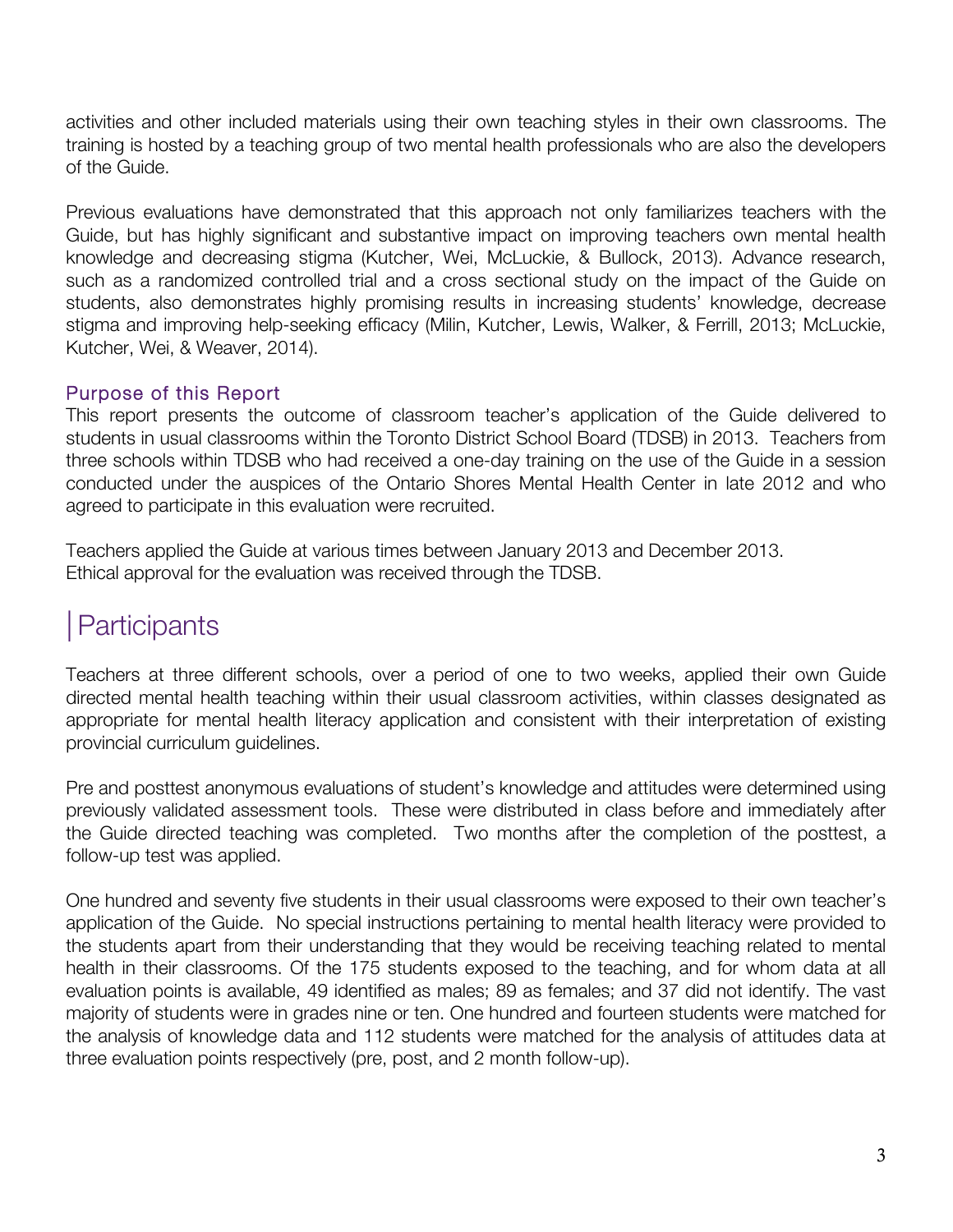# **Outcomes**

Students participating in the training completed previously validated anonymous mental health knowledge and attitude assessment surveys before and after the implementation of the Guide in order to help determine the effectiveness of their exposure to the Guide directed mental health literacy teaching. Surveys included knowledge questions pertaining to general mental health literacy and questions designed to measure attitudes (stigma). The knowledge questions were framed as "True", "False", and "Do Not Know" options. Students were instructed to use the "Do Not Know" option rather than guessing. The attitude questions were measured with a 7 point Likert Scale, ranging from "strongly disagree" to "strongly agree". A total positive attitude score out of 56 is calculated from this measure. To assure anonymity participants were asked not to provide any identifying information. In order to link participants' responses between the pre-training and posttraining surveys, anonymous linking questions were asked, such as their month of birth, first pet's name, and shoe size.

#### Figure 1: Mean Group Scores for General Mental Health Knowledge Pre and<br>Immediately Post Training



Figure 2: Mean Group Scores for General Mental Health Knowledge Pre Training and 2 Months Post Training



#### Knowledge Evaluation Outcomes

Outcomes of the knowledge assessment survey reveal that prior to their in class exposure to the Guide directed teaching, the group correctly answered an average of 15.45 (SD = 3.97) of 28 (55%) general mental health questions correctly, which improved to 19.5 (SD= 3.39) of 28 (70%) following exposure to their teachers application of the Guide in their usual classroom work. This is a highly significant improvement (t  $(114) = 12.83$ , p <0.001) (see Figure 1). This improvement also demonstrates a very high effect size,  $d = 1.11$ , showing a substantial positive impact of this mental health literacy intervention.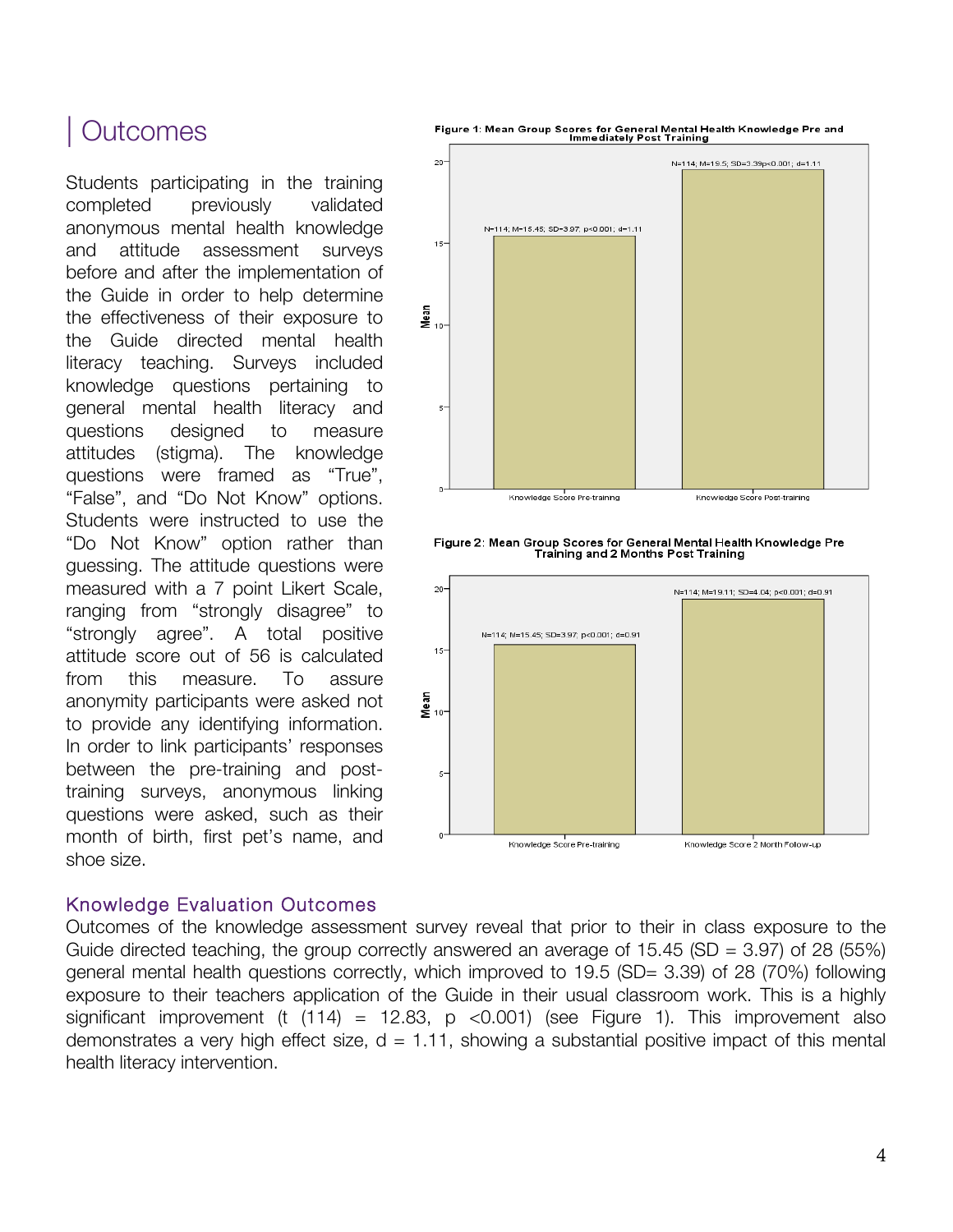The two-month follow-up results showed that students maintained the knowledge improvement demonstrated at the initial baseline (t  $(114) = 11.18$ , p <0.001) (see Figure 2). This highly significant improvement over baseline continued to demonstrate a very high effect size at 2 month follow-up (d = 0.91). Compared to immediate posttest knowledge evaluation there was no significant knowledge decay over time at 2 month follow-up (t  $(114) = 1.39$ , p <0.200) (non significant).



#### Attitude Evaluation Outcomes

Student's attitudes towards mental illness were revealed to be largely positive at baseline with an average group score of 42.56 (SD=6.08) out of 56.0. Following classroom exposure to their teacher's application of the Guide, student attitudes scores nevertheless increased to 46.42 (SD=5.67), a highly significant improvement (t  $(112) = 8.54$ , p <0.001, d=0.66) (see Figure 3).

Two-month follow-up results showed that students maintained their improvement in attitudes compared to baseline, (M=45.86, SD=6.66). This was a highly statistically significant improvement (t  $(112) = 6.2$ , p <0.001, d=0.52) (see Figure 4). Compared to immediate posttest attitudes evaluation there was no significant decrease in attitudes over time at 2 -month follow-up (t  $(114) = 1.77$ , p <0.9, non significant), indicating positive attitudes sustained overtime.

## | Discussion, Conclusions and Suggestions

Evaluation of the teacher's application of the Guide mental health literacy curriculum in three TDSB schools on student's knowledge about mental health and mental disorders and attitudes pertaining to mental disorders (stigma) demonstrated highly significant, substantial and robust impacts that were sustained over time. These results were obtained without any attempt to address fidelity in how the Guide curriculum was applied by teachers and no additional branded mental health events or activities were used to introduce or bolster the impact of this application. Rather, these highly significant positive and sustained improvements in knowledge and reduction in stigma were obtained simply by integration of a mental health literacy curriculum directed by the Guide into usual classroom instructions by usual classroom teachers. These results are consistent with similar findings on the implementation of the Guide published or currently being prepared for peer-reviewed journals showing robust outcomes in these domains in different educational jurisdictions within the province of Ontario (Kutcher, Wei, McLuckie, & Bullock, 2013; Milin, Kutcher, Lewis, Walker, & Ferrill, 2013; McLuckie, Kutcher, Wei, & Weaver, 2014).